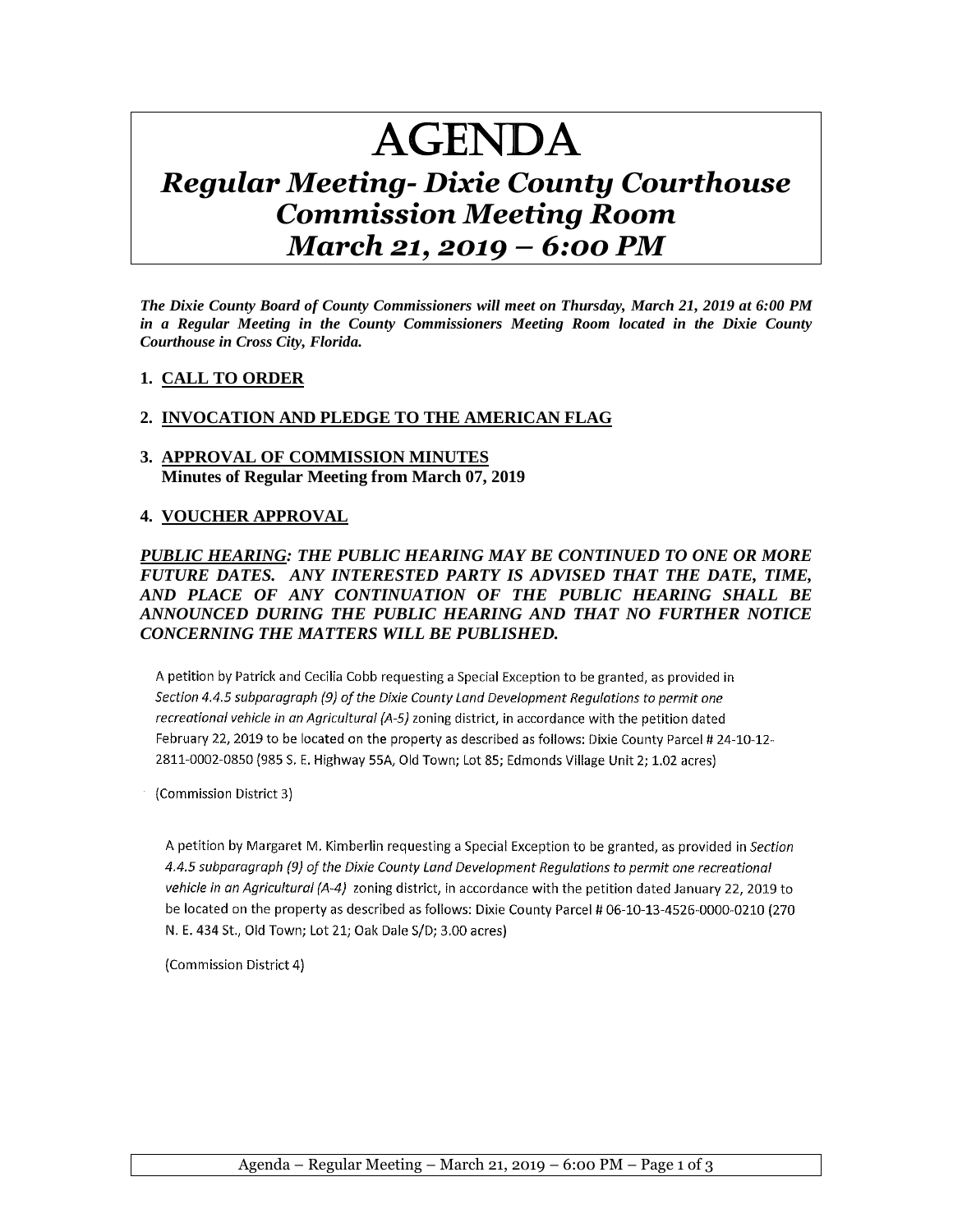A petition by Carl and Katrina Mallette requesting a Special Exception to be granted, as provided in Section 4.4.5 subparagraph (9) of the Dixie County Land Development Regulations to permit one recreational vehicle in an Agricultural (A-4) zoning district, in accordance with the petition dated February 07, 2019 to be located on the property as described as follows: Dixie County Parcel # 09-10-13-4536-0000-0310 (191 N. E. 159 Ave., Old Town; Lot 31; Piney Woods of Old Town S/D; 3.15 acres)

(Commission District 2)

A petition by Stanley and Laura Siembor requesting a Special Exception to be granted, as provided in Section 4.3.5 subparagraph (4) of the Dixie County Land Development Regulations to permit one recreational vehicle in an Environmentally Sensitive Area (ESA-4) zoning district, in accordance with the petition dated February 15, 2019 to be located on the property as described as follows: Dixie County Parcel #16-13-12-2927-0000-0970 (5 S. E. 340 St., Old Town; Suwannee Palms S/D; 0.993 acres).

(Commission District 3)

### **RESOLUTION 2019-14**

A RESOLUTION OF THE BOARD OF COUNTY COMMISSIONERS OF DIXIE COUNTY, FLORIDA, TO APPROVE A SPECIAL EXCEPTION TO BE GRANTED, AS PROVIDED IN SECTION 4.4.5 SUBPARAGRAPH (9) OF THE DIXIE COUNTY LAND DEVELOPMENT REGULATIONS TO PERMIT ONE RECREATIONAL VEHICLE IN AN AGRICULTURAL (A-5) ZONING DISTRICT, IN ACCORDANCE WITH THE PETITION DATED FEBRUARY 22, 2019. *(Patrick and Cecelia Cobb)* 

## **RESOLUTION 2019-15**

A RESOLUTION OF THE BOARD OF COUNTY COMMISSIONERS OF DIXIE COUNTY, FLORIDA, TO APPROVE A SPECIAL EXCEPTION TO BE GRANTED, AS PROVIDED IN SECTION 4.4.5 SUBPARAGRAPH (9) OF THE DIXIE COUNTY LAND DEVELOPMENT REGULATIONS TO PERMIT ONE RECREATIONAL VEHICLE IN AN AGRICULTURAL (A-4) ZONING DISTRICT, IN ACCORDANCE WITH THE PETITION DATED JANUARY 22, 2019. *(Margaret M. Kimberlin)*

#### **RESOLUTION 2019-16**

A RESOLUTION OF THE BOARD OF COUNTY COMMISSIONERS OF DIXIE COUNTY, FLORIDA, TO APPROVE A SPECIAL EXCEPTION TO BE GRANTED, AS PROVIDED IN SECTION 4.4.5 SUBPARAGRAPH (9) OF THE DIXIE COUNTY LAND DEVELOPMENT REGULATIONS TO PERMIT ONE RECREATIONAL VEHICLE IN AN AGRICULTURAL (A-4) ZONING DISTRICT, IN ACCORDANCE WITH THE PETITION DATED FEBRUARY 7, 2019. *(Carl and Katrina Mallette)* 

# **RESOLUTION 2019-17**

A RESOLUTION OF THE BOARD OF COUNTY COMMISSIONERS OF DIXIE COUNTY, FLORIDA, TO APPROVE A SPECIAL EXCEPTION TO BE GRANTED, AS PROVIDED IN SECTION 4.3.5 SUBPARAGRAPH (4) OF THE DIXIE COUNTY